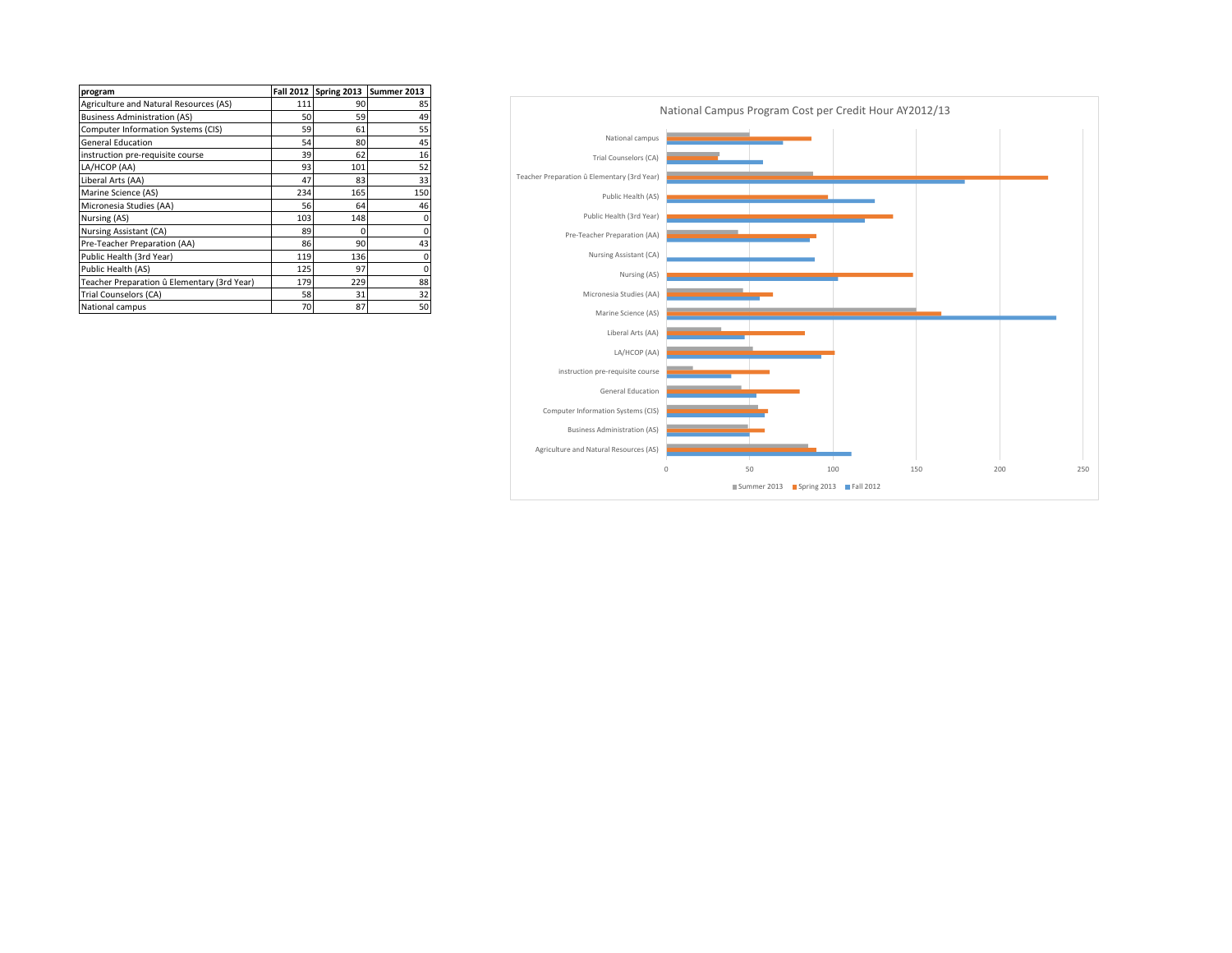| program                                 | <b>Fall 2012</b> |          | Spring 2011Summer 2013 |
|-----------------------------------------|------------------|----------|------------------------|
| Achieving College Excellence (ACE)      | 55               | 198      | 39                     |
| Agriculture and Food Technology (CA)    | 22               | 19       | 50                     |
| Bookkeeping (CA)                        | 42               | 52       | 52                     |
| Building Maintenance & Repair (CA)      | 69               | 93       | 0                      |
| <b>Building Technology (AAS)</b>        | 115              | 159      | 0                      |
| <b>Business Administration (AS)</b>     | 97               | 90       | 0                      |
| Cabinet Making (CA)                     | 41               | 83       | 0                      |
| Carpentry (CA)                          | 94               | 86       | $\mathbf 0$            |
| Construction Electricity (CA)           | 62               | 62       | 34                     |
| Electronic Engineering Technology (CA)  | 79               | 83       | 48                     |
| Electronic Technology (AAS)             | 79               | 139      | $\mathbf 0$            |
| <b>General Education</b>                | 51               | 77       | 62                     |
| Hospitality and Tourism Management (AS) | 83               | 77       | 41                     |
| instruction pre-requisite course        | 42               | 62       | 31                     |
| Motor Vehicle Mechanics (CA)            | 73               | 172      | 13                     |
| Refrigeration and Air Condition (CA)    | 83               | 183      | 0                      |
| Secretarial Science (CA)                | 52               | 55       | 0                      |
| <b>Telecommunications (AAS)</b>         | 108              | $\Omega$ | 61                     |
| Unassigned                              | 45               | 43       | 42                     |
| Pohnpei campus                          | 54               | 80       | 44                     |

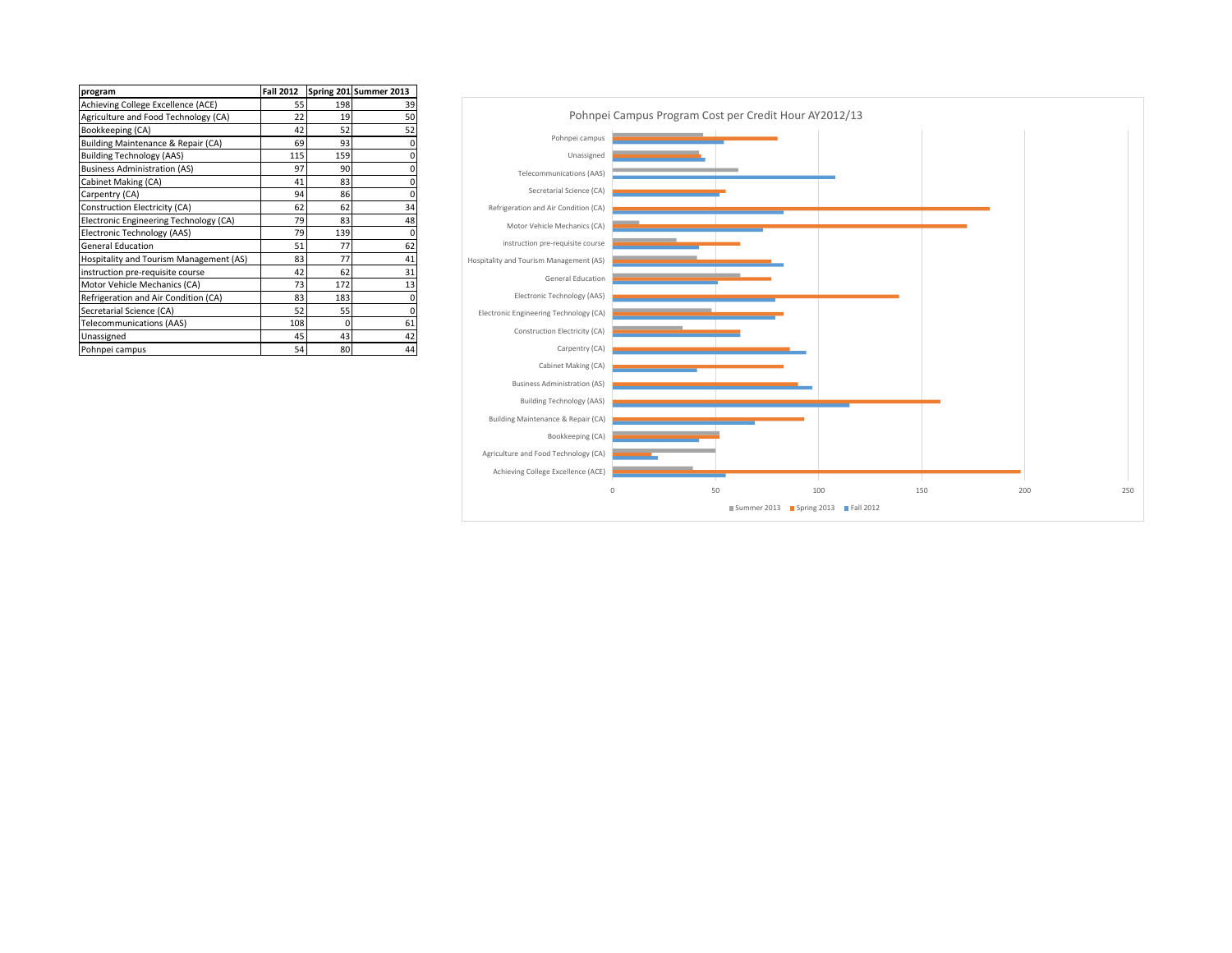| program                                | <b>Fall 2012</b> | Spring 2013 | Summer 2013 |
|----------------------------------------|------------------|-------------|-------------|
| Achieving College Excellence (ACE)     | 72               | 194         | 72          |
| Agriculture and Natural Resources (AS) | 34               | 32          |             |
| Bookkeeping (CA)                       | 56               | 66          | 55          |
| <b>Business Administration (AS)</b>    | 90               | 219         |             |
| <b>General Education</b>               | 81               | 96          | 57          |
| instruction pre-requisite course       | 49               | 62          | 87          |
| Liberal Arts (AA)                      | 51               | 64          | 34          |
| Micronesia Studies (AA)                | 40               | 68          |             |
| Pre-Teacher Preparation (AA)           | 75               | 64          | 31          |
| Secretarial Science (CA)               | 104              | 102         |             |
| Unassigned                             | 37               | 48          | 37          |
| Chuuk campus                           | 63               | 77          | 48          |

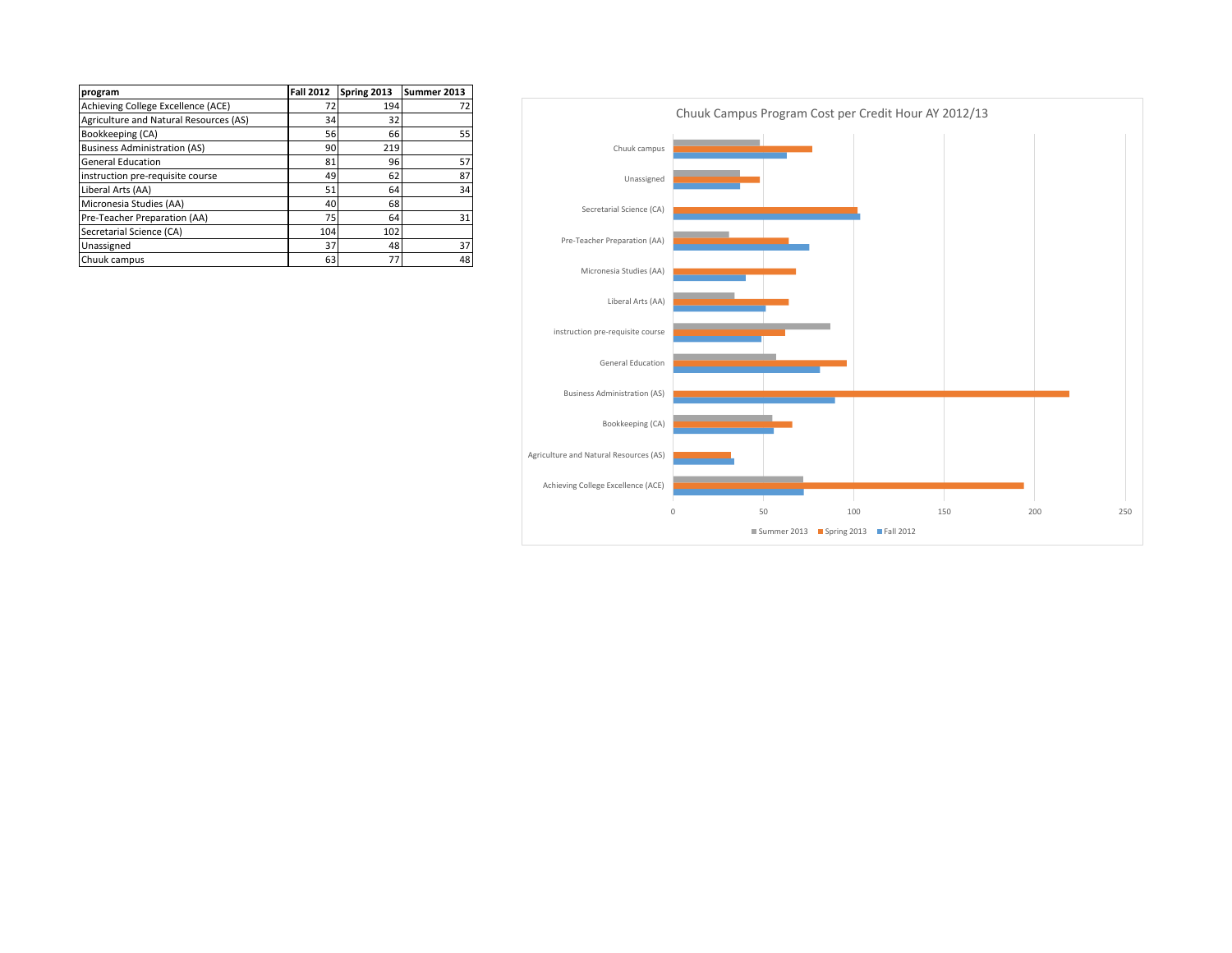| program                                   |      |     | Fall 2012 Spring 2013 Summer 2013 |
|-------------------------------------------|------|-----|-----------------------------------|
| Achieving College Excellence (ACE)        | 56   |     | 48                                |
| Agriculture and Food Technology (CA)      | 77   | 78  | 0                                 |
| <b>Construction Electricity (CA</b>       | 0    | 72  | 0                                 |
| Electronic Engineering Technology (CA)    | 48   | 76  | 28                                |
| Electronic Technology (AAS)               | 147  | 205 | 27                                |
| <b>General Education</b>                  | 31   | 43  | 48                                |
| instruction pre-requisite course          | 60   | 109 | 36                                |
| LA/HCOP (AA)                              | 89   | U   | 0                                 |
| Liberal Arts (AA)                         | 102  | 64  | 55                                |
| Micronesia Studies (AA)                   | 109  | 87  | 0                                 |
| Pre-Teacher Preparation (AA)              | 149  | 145 | 0                                 |
| Public Health (CA)                        | 6    | 105 | 0                                 |
| Teacher Preparation Elementary (3rd Year) | 0    | 193 | 0                                 |
| Unassigned                                | 27   | 30  | 27                                |
| Kosrae campus                             | 69   | 77  | 41                                |
| Carpentry (CA) (1581)                     | 1581 | 0   | 0                                 |

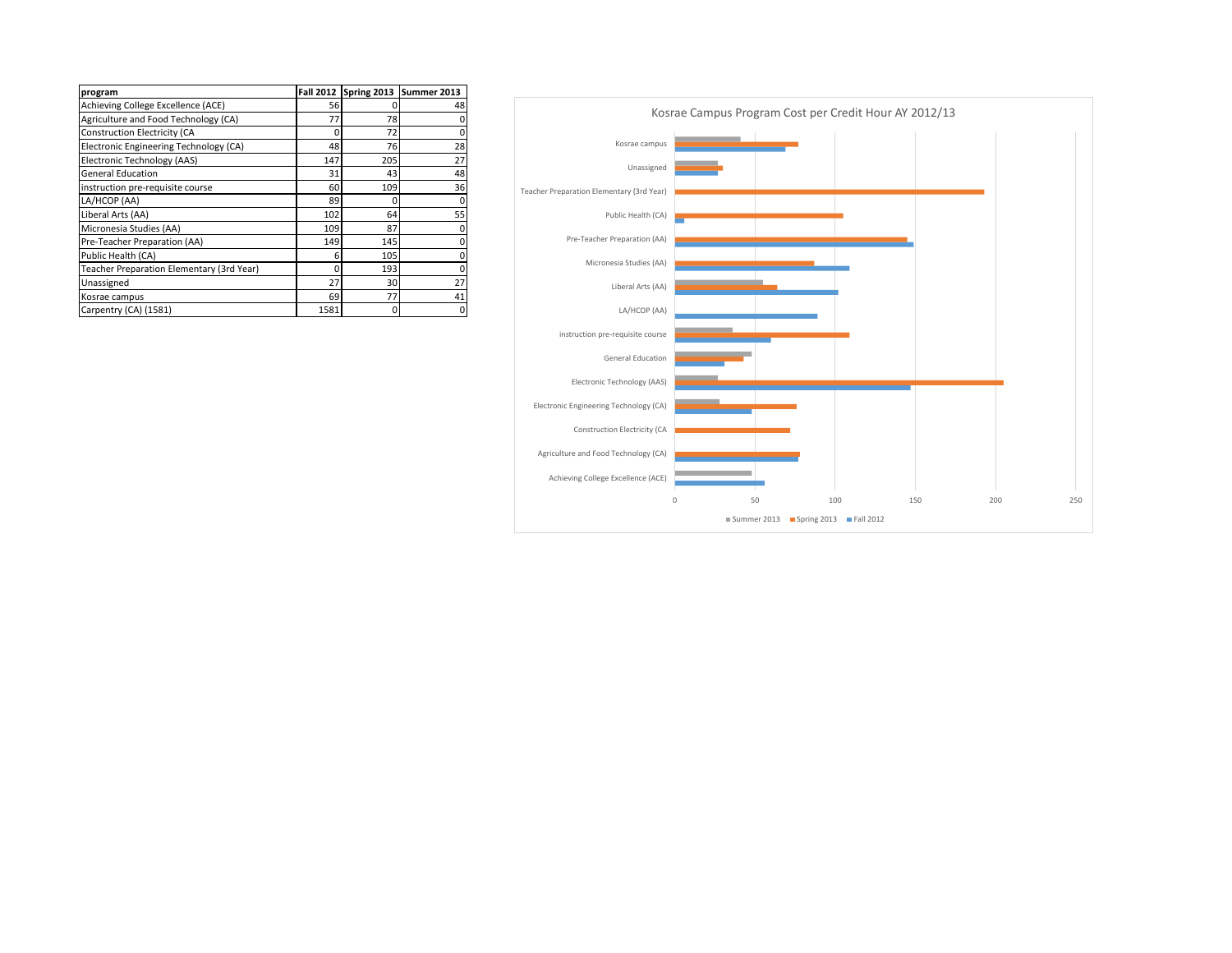| program                                | <b>Fall 2012</b> |     | Spring 2013 Summer 2013 |
|----------------------------------------|------------------|-----|-------------------------|
| Achieving College Excellence (ACE)     | 63               | 105 |                         |
| Agriculture and Food Technology (CA)   | 91               | 68  | 158                     |
| Bookkepping (CA)                       | 0                | 52  | 0                       |
| Community Health Services (CA)         | 3                | 14  | 0                       |
| Construction Electricity (CA)          | 0                | 131 | 0                       |
| Electronic Engineering Technology (CA) | 22               | 107 | 0                       |
| <b>General Education</b>               | 25               | 50  | 27                      |
| instruction pre-requisite course       | 31               | 18  | 31                      |
| LA/HCOP (AA)                           | 98               | 65  |                         |
| Liberal Arts (AA)                      | 21               | 19  | 38                      |
| Pre-Teacher Preparation (AA)           | 55               | 40  | 60                      |
| Trial Counselors (CA)                  | 132              | 0   | 0                       |
| Independent Study                      | 0                | 0   | 64                      |
| Micronesian Studies (AA)               | 0                | 0   | 26                      |
| Unassigned                             | O                | 25  | 0                       |
| Yap campus                             | 40               | 54  | 35                      |